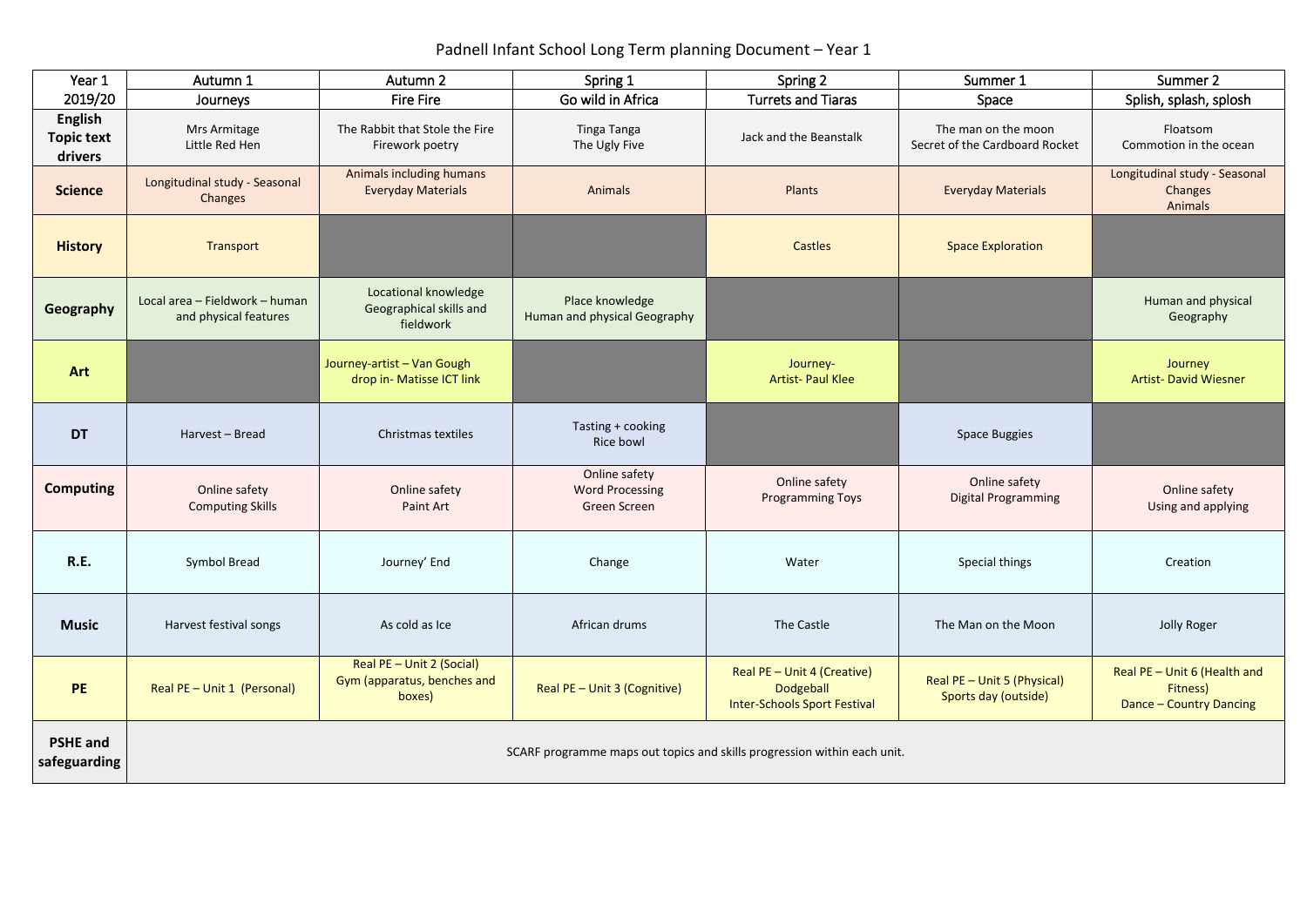## Padnell Infant School Long Term planning Document – Year 1

| Year 1                         | <b>Autumn 1</b>                                                                                                                                                                                                                                                                                                                                                                                                                                                                                                                                  | <b>Autumn 2</b>                                                                                                                                                                                                                                                                                                                                                                                                        | <b>Spring 1</b>                                                                                                                                                                                                                                                                                                                                                                                                                                                                                                                                                               | <b>Spring 2</b>                                                                                                                                                                                                                                               | Summer 1                                                                                                                                                                                                                                | <b>Summer 2</b>                                                                                                                                                                                                                                                                                                |
|--------------------------------|--------------------------------------------------------------------------------------------------------------------------------------------------------------------------------------------------------------------------------------------------------------------------------------------------------------------------------------------------------------------------------------------------------------------------------------------------------------------------------------------------------------------------------------------------|------------------------------------------------------------------------------------------------------------------------------------------------------------------------------------------------------------------------------------------------------------------------------------------------------------------------------------------------------------------------------------------------------------------------|-------------------------------------------------------------------------------------------------------------------------------------------------------------------------------------------------------------------------------------------------------------------------------------------------------------------------------------------------------------------------------------------------------------------------------------------------------------------------------------------------------------------------------------------------------------------------------|---------------------------------------------------------------------------------------------------------------------------------------------------------------------------------------------------------------------------------------------------------------|-----------------------------------------------------------------------------------------------------------------------------------------------------------------------------------------------------------------------------------------|----------------------------------------------------------------------------------------------------------------------------------------------------------------------------------------------------------------------------------------------------------------------------------------------------------------|
| 2019/20                        | Journeys                                                                                                                                                                                                                                                                                                                                                                                                                                                                                                                                         | Fire, Fire                                                                                                                                                                                                                                                                                                                                                                                                             | Go wild in Africa                                                                                                                                                                                                                                                                                                                                                                                                                                                                                                                                                             | <b>Turrets and Tiaras</b>                                                                                                                                                                                                                                     | <b>Space</b>                                                                                                                                                                                                                            | Splish, splash, splosh                                                                                                                                                                                                                                                                                         |
| <b>Science</b>                 | Forces (Hampshire Key idea)<br>• Things can move in different ways.<br><b>Seasonal Changes (Longitudinal study)</b><br>Observe changes across the four seasons.<br>Observe and describe weather associated with<br>the seasons and how day length varies.                                                                                                                                                                                                                                                                                        | <b>Animals, including humans</b><br>Identify, name, draw and label<br>basic parts of the human body<br>and say which part of the body is<br>associated with each sense.<br><b>Everyday materials</b><br>Distinguish between an object<br>$\bullet$<br>and the material from which it is<br>made.<br>Identify and name a variety of<br>everyday materials, including<br>wood, plastic, glass, metal, water<br>and rock. | <b>Animals, including humans</b><br>Identify and name a variety of<br>common animals that are<br>carnivores, herbivores and<br>omnivores.<br>Describe and compare the<br>structure of a variety of common<br>animals (Focus: reptiles, birds,<br>mammals)                                                                                                                                                                                                                                                                                                                     | <b>Plants</b><br>Identify and describe the basic<br>structure of a variety of common<br>flowering plants, including trees.                                                                                                                                    | <b>Everyday materials</b><br>Describe the simple physical<br>properties of a variety of<br>everyday materials.<br>Compare and group together a<br>variety of everyday materials on<br>the basis of their simple physical<br>properties. | <b>Animals, including humans</b><br>Describe and compare the<br>structure of a variety of common<br>animals (Focus: fish and<br>amphibians)<br>Longitudinal study:<br>Observe changes across the four<br>seasons.<br>Observe and describe weather<br>associated with the seasons and<br>how day length varies. |
| <b>Forest</b><br><b>School</b> | Teach<br>Animals - Identify and name a variety of common animals including fish, amphibians, reptiles, birds and mammals. (Local environment throughout the year to explore and answer questions about animals in their habitat, unders<br>care of animals)<br>Plants - Identify and name a variety of common wild and garden plants, including deciduous and evergreen trees. (Pupils should use the local environment throughout the year to explore and answer questions about plants grow<br>observe growth of flowers and veg they planted) |                                                                                                                                                                                                                                                                                                                                                                                                                        |                                                                                                                                                                                                                                                                                                                                                                                                                                                                                                                                                                               |                                                                                                                                                                                                                                                               |                                                                                                                                                                                                                                         |                                                                                                                                                                                                                                                                                                                |
| <b>History</b>                 | Changes within living memory that are used to<br>reveal aspects of change in national life.<br>(Transport)                                                                                                                                                                                                                                                                                                                                                                                                                                       |                                                                                                                                                                                                                                                                                                                                                                                                                        |                                                                                                                                                                                                                                                                                                                                                                                                                                                                                                                                                                               | Significant historical event,<br>person, place in their own<br>locality.                                                                                                                                                                                      | Lives of significant individuals in<br>the past who have contributed to<br>international achievements.<br>(Compare Neil Armstrong and<br>Tim Peaks)                                                                                     |                                                                                                                                                                                                                                                                                                                |
| Geography                      | Use basic Geographical vocabulary to refer to<br>- key physical features (season and weather, hill)<br>- key human features (town, house, shop,<br>factory, office)<br>Use fieldwork and observational skills to study<br>the geography of their school and its grounds<br>and the key human and physical features of its<br>surrounding environment.<br>To directional language to describe the location<br>of features and routes on a map.                                                                                                    | Name locate and identify<br>characteristics of the four<br>countries and capital cities of the<br>united kingdom<br>Use world maps, atlases and<br>globes to identify the United<br>Kingdom and its countries.                                                                                                                                                                                                         | Understand geographical<br>similarities and differences<br>through studying the human<br>(village, town and farm) and<br>physical geography (season and<br>weather, mountain) of a small<br>area of the United Kingdom, and<br>of a small area in a contrasting<br>non-European country. (Local<br>area and area in Africa)<br>Use world maps, atlases and<br>globes to identify countries,<br>continents and oceans studied at<br>this key stage.<br>Identify the location of hot and<br>cold areas of the world in<br>relation to the Equator and<br>North and South Poles. |                                                                                                                                                                                                                                                               |                                                                                                                                                                                                                                         | Use basic Geographical<br>vocabulary to refer to<br>- key physical features (season<br>and weather, sea, ocean, cliff,<br>beach and coast)<br>- key human features (harbour,<br>city and port)                                                                                                                 |
| Forest<br><b>School</b>        | Identify seasonal and daily weather patterns in the United Kingdom.<br>Use fieldwork and observational skills to study the geography of their school and its grounds. (Human and physical features)                                                                                                                                                                                                                                                                                                                                              |                                                                                                                                                                                                                                                                                                                                                                                                                        |                                                                                                                                                                                                                                                                                                                                                                                                                                                                                                                                                                               |                                                                                                                                                                                                                                                               |                                                                                                                                                                                                                                         |                                                                                                                                                                                                                                                                                                                |
| Art                            |                                                                                                                                                                                                                                                                                                                                                                                                                                                                                                                                                  | About the work of an artist,<br>describing the difference and<br>similarities between different<br>practices and disciplines, and<br>making links to their own work.<br>To use painting to develop and<br>$\bullet$<br>share their ideas, experiences<br>and imagination.                                                                                                                                              |                                                                                                                                                                                                                                                                                                                                                                                                                                                                                                                                                                               | • About the work of an artist,<br>describing the difference and<br>similarities between different<br>practices and disciplines, and<br>making links to their own work.<br>To use drawing to develop and<br>share their ideas, experiences<br>and imagination. |                                                                                                                                                                                                                                         | About the work of an artist,<br>describing the difference and<br>similarities between different<br>practices and disciplines, and<br>making links to their own work.<br>To develop a wide range of art<br>$\bullet$<br>and design techniques using<br>form and space.                                          |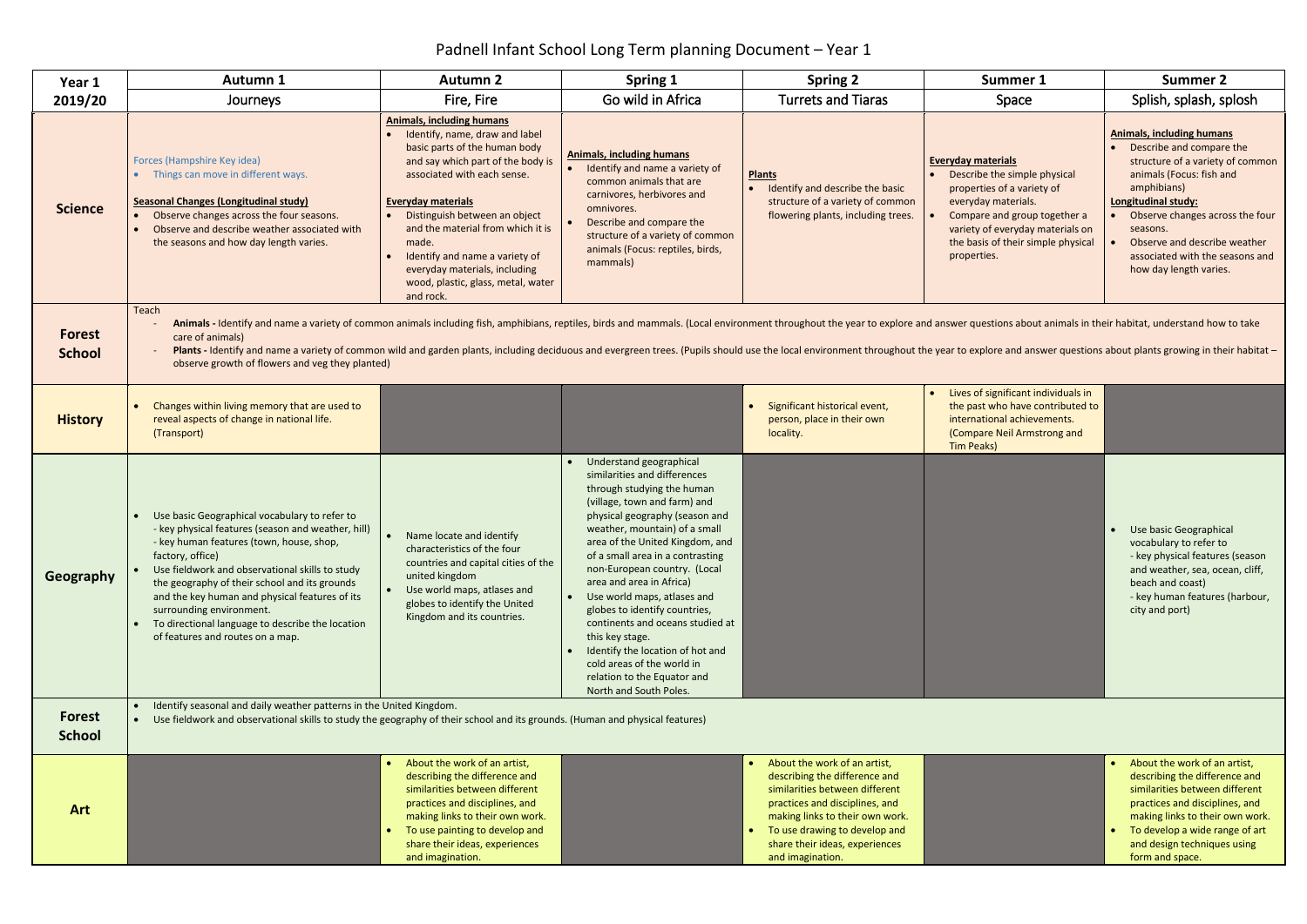## Padnell Infant School Long Term planning Document – Year 1

|                         |                                                                                                                                                         |                                                                                                                                              | To develop a wide range of art<br>and design techniques in using<br>colour and pattern.                                                      |                                                                                                                                                                                                                                                                                                                                                                       | To develop a wide range of art<br>and design techniques in using<br>colour, shape, line.                                                                                                                                                                                                                                                                                |                                                                                                                                                                                                                                                                                                 |                                                                                                                                                                     |
|-------------------------|---------------------------------------------------------------------------------------------------------------------------------------------------------|----------------------------------------------------------------------------------------------------------------------------------------------|----------------------------------------------------------------------------------------------------------------------------------------------|-----------------------------------------------------------------------------------------------------------------------------------------------------------------------------------------------------------------------------------------------------------------------------------------------------------------------------------------------------------------------|-------------------------------------------------------------------------------------------------------------------------------------------------------------------------------------------------------------------------------------------------------------------------------------------------------------------------------------------------------------------------|-------------------------------------------------------------------------------------------------------------------------------------------------------------------------------------------------------------------------------------------------------------------------------------------------|---------------------------------------------------------------------------------------------------------------------------------------------------------------------|
| <b>DT</b>               | products.<br>criteria.                                                                                                                                  | Explore and evaluate a range of existing<br>Design purpose, functional, appealing products<br>for themselves and other users based on design | Select from and use a wide range<br>of materials and components,<br>including textiles according to<br>their                                 | Use the basic principles of a<br>healthy and varied diet to<br>prepare diets.<br>Understand where food comes<br>from.<br>Select from and use a wide range<br>$\bullet$<br>of materials and components,<br>including construction materials<br>and ingredients according to<br>their characteristics.<br>Evaluate their ideas and products<br>against Design Criteria. |                                                                                                                                                                                                                                                                                                                                                                         | Select from and use a range of<br>tools and equipment to perform<br>practical tasks.<br>Explore and use mechanisms in<br>their products (Wheels and<br>axles)                                                                                                                                   |                                                                                                                                                                     |
| Forest<br><b>School</b> | Identify where food comes from.<br>Use a range of tools and equipment to perform practical tasks.                                                       |                                                                                                                                              |                                                                                                                                              |                                                                                                                                                                                                                                                                                                                                                                       |                                                                                                                                                                                                                                                                                                                                                                         |                                                                                                                                                                                                                                                                                                 |                                                                                                                                                                     |
|                         | E-safety                                                                                                                                                | To use technology safely and<br>respectfully.                                                                                                | To use technology safely and<br>respectfully.                                                                                                | To use technology safely and<br>respectfully.                                                                                                                                                                                                                                                                                                                         | To use technology safely and<br>respectfully.                                                                                                                                                                                                                                                                                                                           | To use technology safely and<br>respectfully.                                                                                                                                                                                                                                                   | To use technology safely and<br>respectfully.                                                                                                                       |
| <b>Computing</b>        | Unit<br>objectives                                                                                                                                      | To use technology purposefully<br>to create, organise, store,<br>manipulate and retrieve.                                                    | To use technology purposefully<br>to create and manipulate.<br>To use logical reasoning to<br>predict the behaviour of simple<br>programmes. | To recognise common uses of<br>$\bullet$<br>information technology beyond<br>school.<br>To use technology purposefully<br>$\bullet$<br>to create, organise, store,<br>manipulate and retrieve.                                                                                                                                                                        | To know what algorithms are<br>and how they are implemented<br>as programmes on digital<br>devices.<br>To know about programs and<br>how to execute them by<br>following precise and<br>unambiguous instructions.<br>To use logical reasoning to<br>predict the behaviour of simple<br>programs.<br>To use technology purposefully<br>to create, organise and retrieve. | To know what algorithms are<br>and how they are implemented<br>as programmes on digital<br>devices.<br>To know about programs and<br>how to execute them by<br>following precise and<br>unambiguous instructions.<br>To use logical reasoning to<br>predict the behaviour of simple<br>programs | To recognise common uses of<br>information technology beyond<br>school.<br>To use technology purposefully<br>to create, organise, store,<br>manipulate and retrieve |
| <b>R.E.</b>             | Taught using 'Living Difference 3' concept based enquiry cycle.                                                                                         |                                                                                                                                              |                                                                                                                                              |                                                                                                                                                                                                                                                                                                                                                                       |                                                                                                                                                                                                                                                                                                                                                                         |                                                                                                                                                                                                                                                                                                 |                                                                                                                                                                     |
| <b>Music</b>            | Use their voices expressively an creatively by<br>$\bullet$<br>singing songs and speaking chants and rhymes.<br>Play un-tuned instruments<br>musically. |                                                                                                                                              | Listen with concentration and<br>understanding to a range of high-<br>quality live and recorded music.                                       | Play un-tuned instruments<br>musically.                                                                                                                                                                                                                                                                                                                               | Listen with concentration and<br>understanding to a range of high-<br>quality live and recorded music.<br>Play un-tuned instruments<br>musically.                                                                                                                                                                                                                       | Listen with concentration and<br>understanding to a range of high-<br>quality live and recorded music.<br>Play un-tuned instruments<br>musically.                                                                                                                                               | Use their voices expressively and<br>creatively by singing songs and<br>speaking chants and rhymes.                                                                 |
| <b>PE</b>               | Master basic movements including balance, and<br>co-ordination.                                                                                         |                                                                                                                                              | <b>Master basic movements</b><br>including jumping and landing as<br>well as developing balance.                                             | <b>Master basic movements</b><br>including balance and co-<br>ordination.                                                                                                                                                                                                                                                                                             | <b>Master basic movements</b><br>including co-ordination (ball<br>skills) and counter balance<br>Participate in team games                                                                                                                                                                                                                                              | Master basic movements<br>including coordination (sending<br>and receiving) and agility<br>Engage in competitive physical<br>activities. (sports day)                                                                                                                                           | <b>Master basic movements</b><br>including agility (ball chasing)<br>and static balance<br>Perform dances using simple<br>movement patterns.                        |